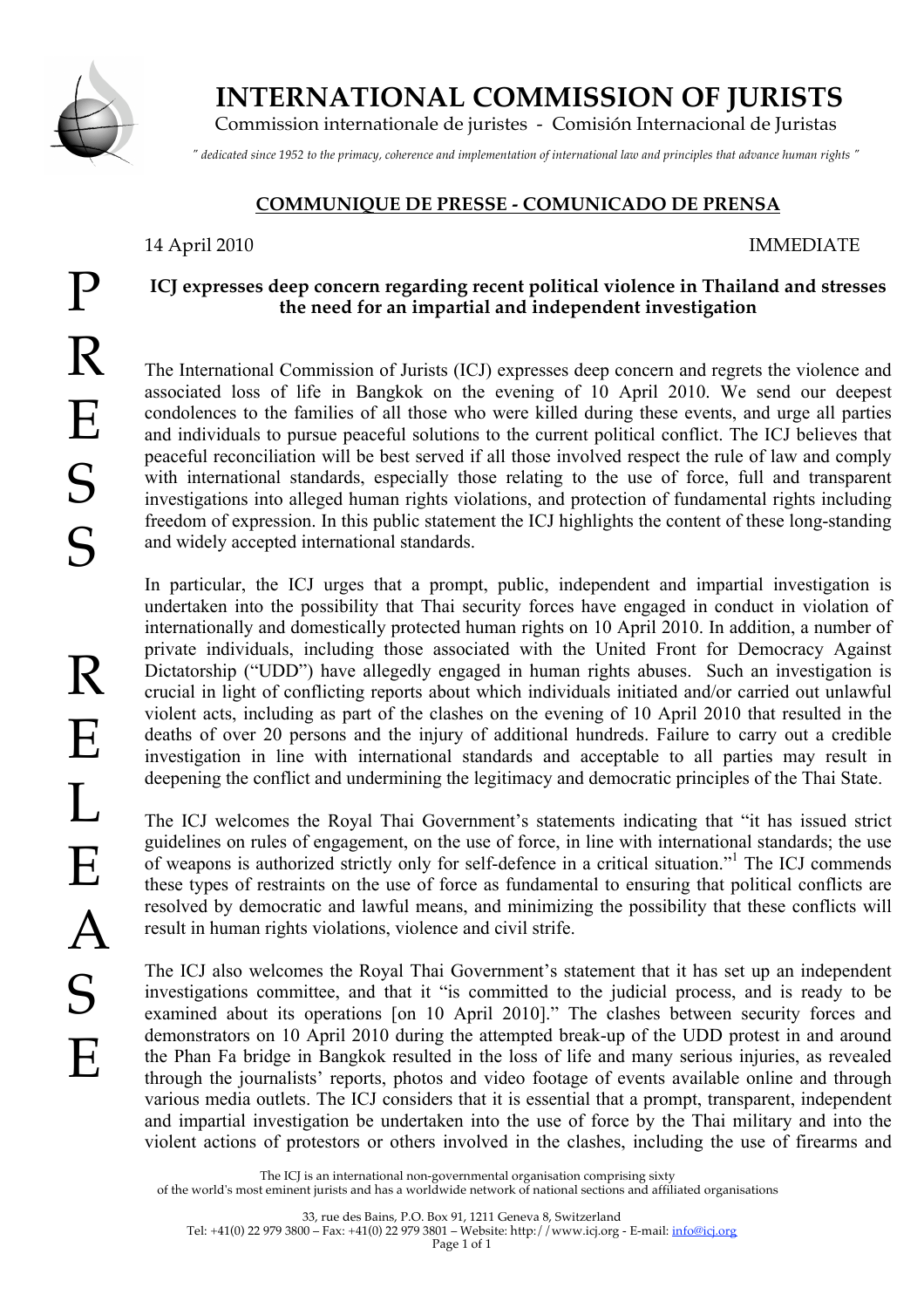explosive devices by unknown individuals. Thailand's legal obligations require that this investigation adhere to international standards, as described below.

# **International Standards Relating to Use of Force**

One of the most important obligations of any government is to protect the human rights of the people under its jurisdiction, including their right to security.<sup>2</sup> However, whenever force is used by security forces, there is a heightened risk of violations of a number of rights, including the right to life, the right to security of the person, freedom from torture and cruel, inhuman or degrading treatment, and the right to freedom of peaceful assembly.<sup>3</sup> To protect these rights, international standards limit the use of force by authorities in response to both peaceful and non-peaceful situations.

Law enforcement officials must use force only as a last resort and strictly in proportion to the threat posed, which means that the lowest possible level of force must be used to achieve the objective. Force, including force used in crowd control, must also be used in a way that minimises damage or injury.<sup>4</sup> Where non-lethal force is used, international standards apply not only the types of weapons carried but also the ways in which these weapons may be used, and the rules of engagement applicable to forces controlling crowds. Lethal force may only be used "when strictly unavoidable to protect life."<sup>5</sup> The Special Rapporteur on Extrajudicial Executions has stated that

> *"[t]he fundamental question is of proportionality between the objectively anticipatable likelihood that the use of force will result in death and the comparable anticipatable likelihood that failing to incapacitate the individual would result in the deaths of others*."<sup>6</sup>

### **Key International Standards on the Use of Force**

*United Nations Basic Principles on the Use of Force and Firearms by Law Enforcement Officials<sup>7</sup>* 

Principle 3. "The … deployment of non-lethal incapacitating weapons should be carefully evaluated in order to minimize the risk of endangering uninvolved persons, and the use of such weapons should be carefully controlled."

Principle 8. "Exceptional circumstances such as internal political instability or any other public emergency may not be invoked to justify any departure from these basic principles."

Principle 9. "Law enforcement officials shall not use firearms against persons except in selfdefence or defence of others against the imminent threat of death or serious injury, to prevent the perpetration of a particularly serious crime involving grave threat to life, to arrest a person presenting such a danger and resisting their authority, or to prevent his or her escape, and only when less extreme means are insufficient to achieve these objectives. In any event, intentional lethal use of firearms may only be made when strictly unavoidable in order to protect life."

*Code of Conduct for Law Enforcement Officials8*

Article 3

"Law enforcement officials may use force only when strictly necessary and to the extent required for the performance of their duty."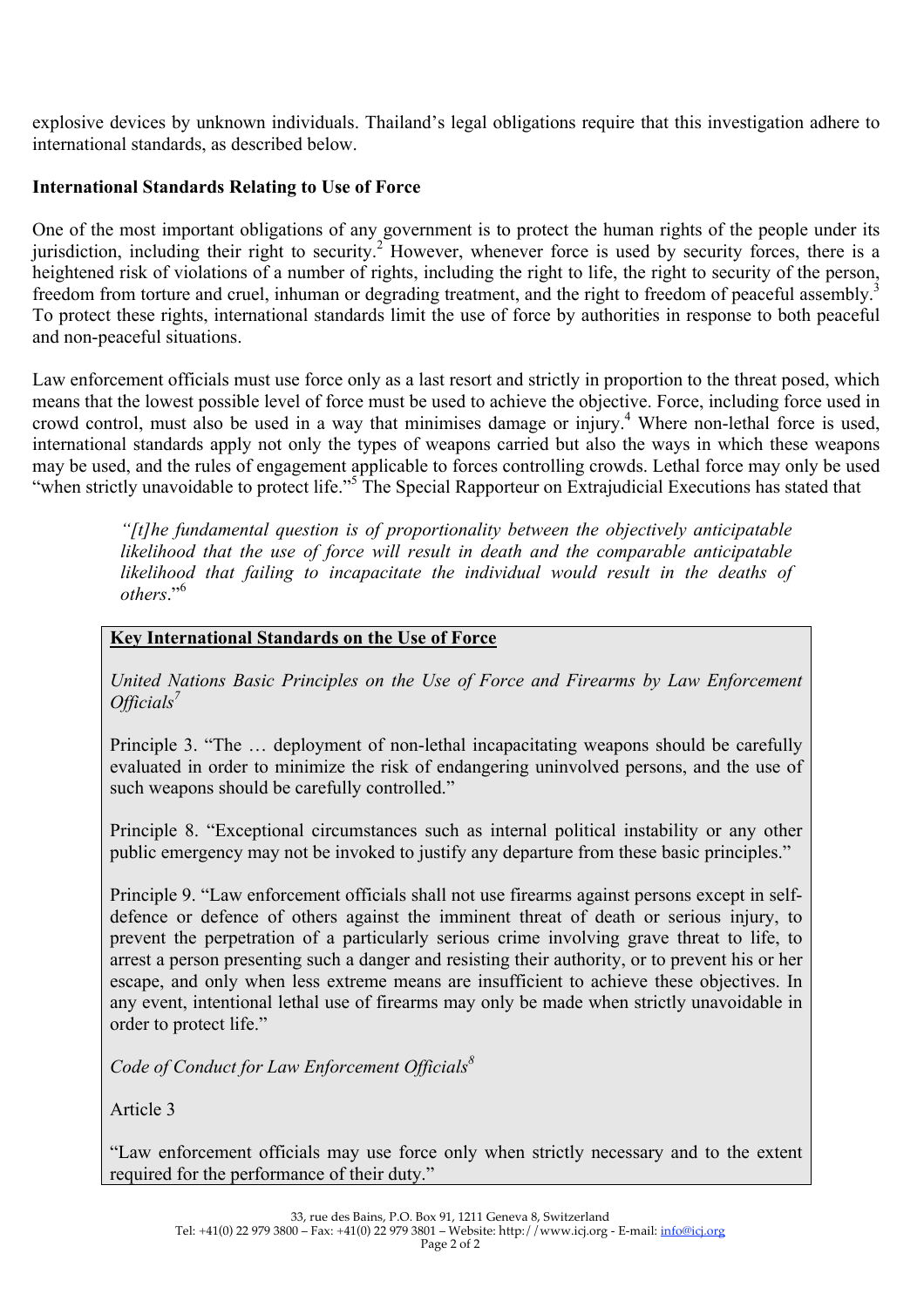International law generally leaves the control and punishment of violence by non-state actors against State security forces to be governed by domestic criminal law, provided that such laws and all enforcement actions comply with internationally recognised human rights law and standards, including the prohibition on arbitrary arrest and detention and the full range of fair trial rights. In this regard, the ICJ highlights Thailand's responsibility to protect the rights of all persons on its territory, and to provide an effective remedy wherever non-state actors violate the human rights of others.

#### **International Standards Relating to Effective Investigations**

Every person, without distinction, is entitled to a remedy for the violation of his or her human rights.<sup>9</sup> The right to an effective remedy entails an obligation for Thailand to investigate allegations of violations "promptly, thoroughly and effectively through independent and impartial bodies".<sup>10</sup> Remedies must be practical and effective; they must provide meaningful access to justice, as well as being prompt and accessible.<sup>11</sup> To be effective, investigations must also be capable of leading to the punishment of perpetrators, particularly if the violation constitutes a crime under domestic or international law.

International law recognises that human rights violations may be committed by State agents, by persons acting with the authorisation, acquiesce or complicity of the State. The State also has the obligation to protect against abuses that impair the enjoyment of human rights by non-state actors, such as the UDD. Where such conduct is not imputable to the State,<sup>12</sup> the State's obligation to investigate arises from this legal duty to protect all individuals under its jurisdiction.<sup>13</sup>

The right to an effective remedy encompasses the cessation of the violation and the right to reparation, including monetary or other material compensation; restitution aimed at victims back in situation they were in before the violation; physical, mental and social rehabilitation; the provision of guarantees of non-repetition measures of satisfaction (i.e., non-financial forms of redress for physical or mental suffering, distress, or harm to a person's reputation or dignity), and bringing perpetrators to justice.<sup>14</sup>

Where a human rights violation also amounts to a crime under domestic or international law, it is also essential that individual responsibility be ascribed to ensure accountability. In such cases, purely disciplinary or administrative remedies are inadequate (such as internal disciplinary proceedings that halt promotion or result in a transfer of personnel; or, administrative remedies such as the making of findings by independent commissions of inquiry or other bodies). Remedies must be provided by an independent and impartial court of law, "especially when violation of the right to life is alleged."<sup>15</sup> Similarly, international standards on the use of force require an independent review to be undertaken by judicial or prosecutorial authorities whenever firearms are used by law enforcement officials.16 Identifying the individual perpetrators of human rights violations must be one of the central purposes of any investigation.<sup>17</sup>

Investigations into serious human rights violations must also document all relevant evidence. Investigative authorities must have the powers and resources necessary to carry out effective investigations, and must have the power to compel testimony from all those involved.<sup>18</sup> Witnesses, victims and their families also need to be protected from threats and intimidation. In connection with this requirement, any officials suspected of involvement in serious human rights violations should be suspended during the course of the investigation, in accordance with international legal standards.<sup>19</sup> Critically, international standards require that the proceedings of investigations into serious human rights violations be accessible to victims and their families and be made public to the greatest possible extent. The methods and findings of the investigation must be made public promptly upon its conclusion  $2$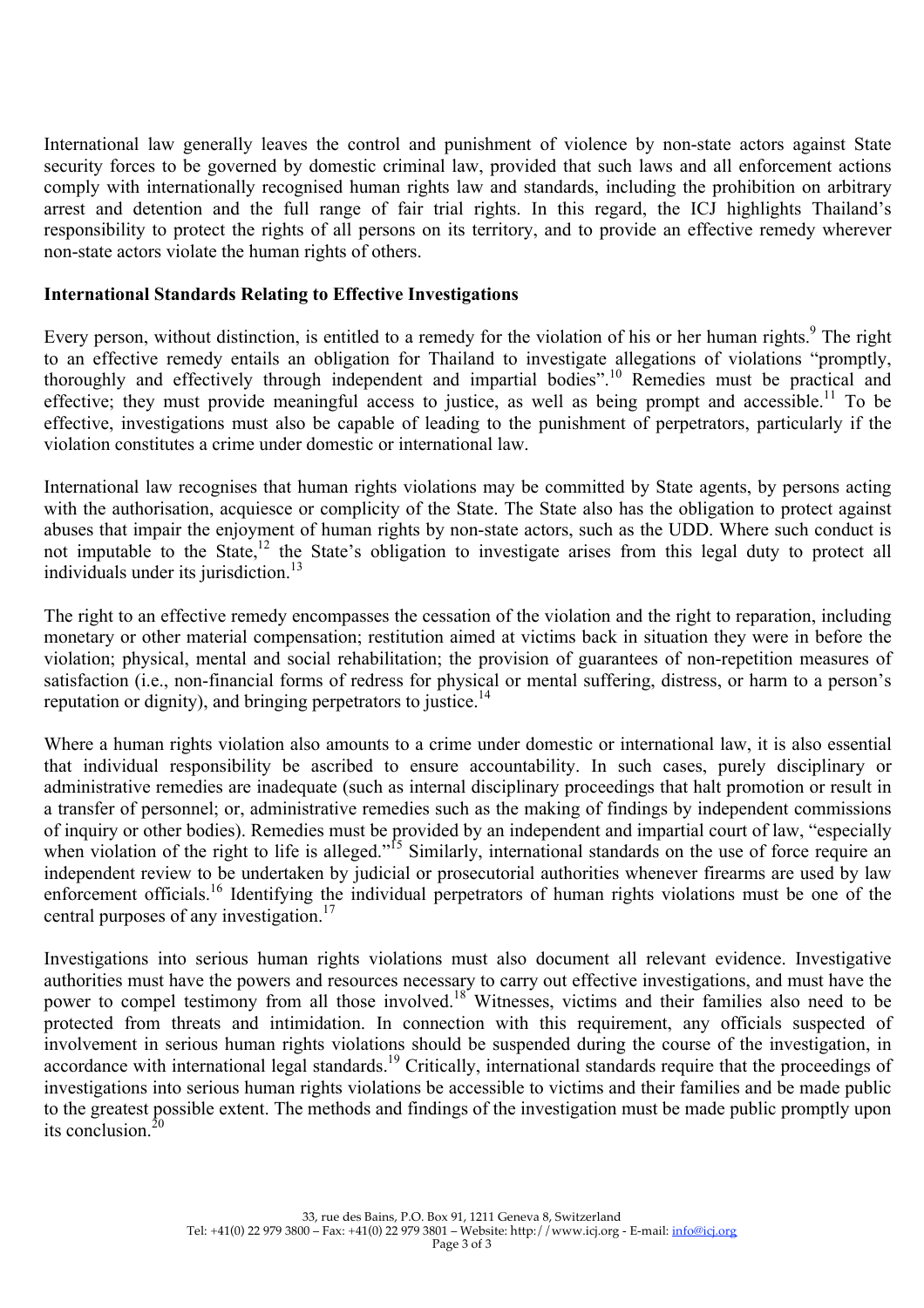In addition to criminal prosecution and punishment, those found guilty of serious human rights violations should be dismissed from public service.<sup>21</sup> The United Nations General Assembly has recognised that holding to account individual perpetrators of grave human rights violations is "one of the central elements of any effective remedy for victims of human rights violations and a key factor in ensuring a fair and equitable justice system and, ultimately, reconciliation and stability within a State. $12^2$ 

A failure by a State to bring the perpetrators of serious human rights violations before the courts, or a decision to prosecute only some, but not all, of the persons responsible constitutes a violation of international human rights law.<sup>23</sup> The denial of justice to the victims of human rights violations, the restriction or denial of access to the courts, or the failure to conduct investigations and trials in accordance with the international due process standards, as well as the provision of formal amnesties for perpetrators of serious human rights violations, are incompatible with a State's obligations under the ICCPR and violate victims' right to a remedy.<sup>24</sup> Thus, for example, any invocation of section 17 of the Emergency Decree to shield State forces from accountability in relation to possible wrongdoing would be in violation of Thailand's international obligations.

# **Freedom of expression**

The Emergency Decree authorizes a "competent official" to enact regulations restricting the right to freedom of expression, including the right to seek, receive and impart information and ideas of all kinds and the right to freedom of assembly.<sup>25</sup> Under section 9(3), the Prime Minister or a competent official may enact regulations:

> *"(…) to prohibit the publication, distribution or dissemination of letters, print materials or any means of communication containing texts which may instigate fear amongst the people or is intended to distort information which causes misunderstanding of the emergency situation affecting the security of state or public order or public moral both in the area or locality where a State of Emergency has been declared or the whole Kingdom."*

Although the right to freedom of expression can be derogated from during a properly declared state of emergency, any measure of derogation must be strictly required and proportionate to meet a specific threat. Emergency measures must distinguish between information that could threaten national security and the legitimate expression of controversial ideas. Only in highly exceptional cases could a nation's security be directly threatened by a person's exercise of the right to freedom of expression. Such a threat would require, at the very least, clearly establishing that the person was able and intended to take actions that directly threaten national security, in particular by inciting the use of violence.<sup>26</sup>

Section 9 of the Emergency Decree allows the Royal Thai Government to suppress expression that is intended to distort information and that leads to a misunderstanding of the emergency. As the ICJ pointed out in 2005, this vaguely worded power can easily be used to curtail legitimate political and social dissent and media discussion, if in the view of the authorities, it is factually wrong or misleading. Critical debate and controversial perspectives about an emergency situation do not threaten national security. Broad-based media censorship that goes beyond what is strictly necessary and proportionate to address immediate threats of violence will have a chilling effect on the vibrant press in Thailand and may contribute to an increase in conflict and violence rather than a just resolution of disputes.<sup>27</sup>

Even in times of crisis, freedom of expression and of the media are vital, to allow critical reflection, and proper resolution, of an emergency situation. The ICJ therefore urges the Royal Thai Government to refrain from censoring media outlets in violation of international law, and calls on all parties, including the UDD, to refrain from actions that threaten members of the media or impact on their ability to cover the situation and inform the public.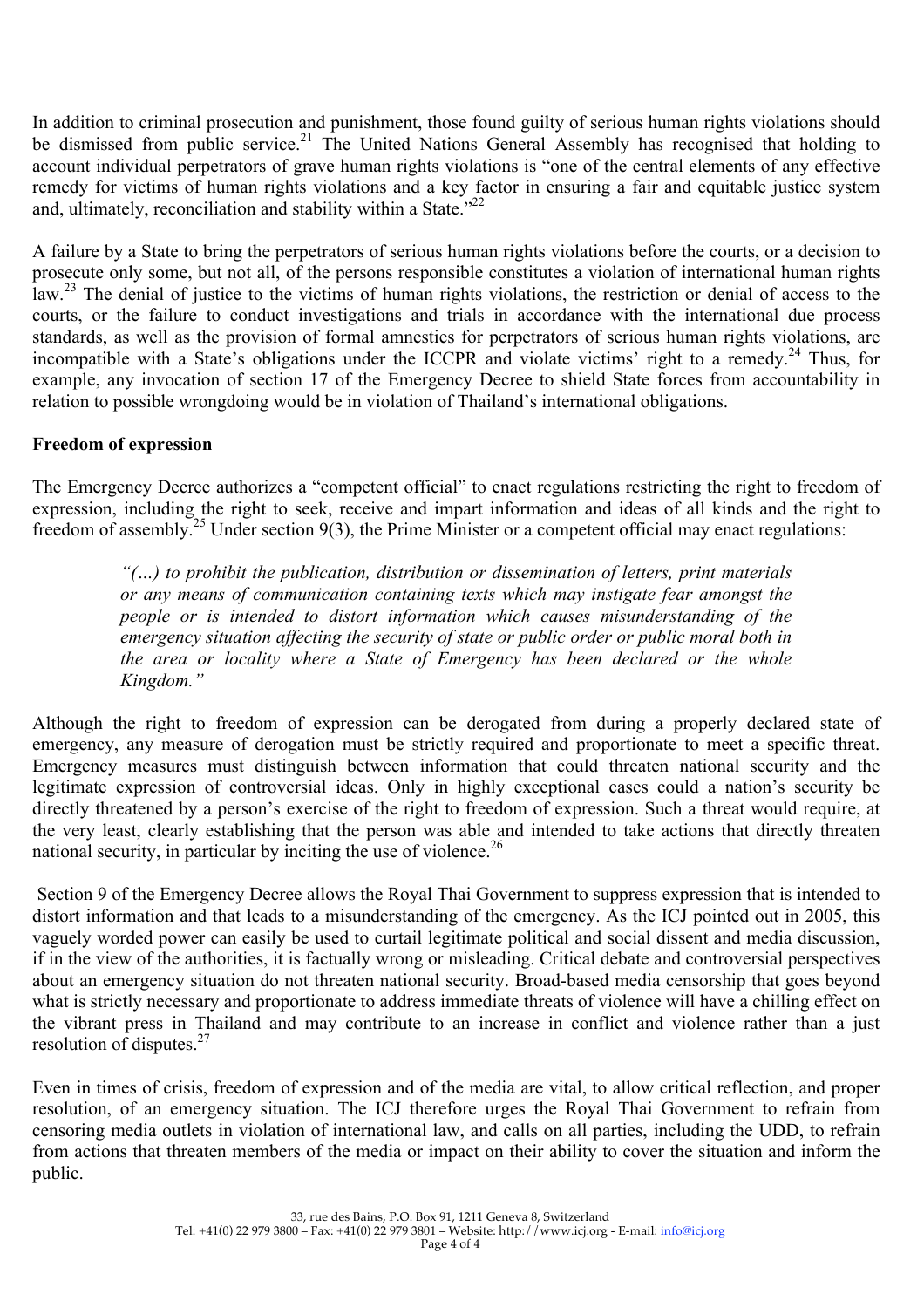### **Conclusions**

During emergency situations that threaten the life of the nation, international law allows States to suspend aspects of the application of some human rights in order to restore peace and order<sup>28</sup> However, some rights, such as the right to life, may never be subject to derogation in whole or in part.<sup>29</sup>

Over the last five years, and irrespective of the political party in power at the time, the ICJ has consistently expressed concerns regarding the compliance of the Emergency Decree and Internal Security Act with Thailand's international human rights obligations. In several comprehensive legal reports, the ICJ has raised concerns about the vague and overbroad circumstances under which exceptional powers can be invoked by the Executive branch of government; of the broad powers of arrest and detention and diminished role for judicial oversight; of the extension of civil and criminal immunities to State officials; of the potential for arbitrary curtailment of human rights, in particular rights of freedom of expression and assembly; as well as of the domestic law enforcement role that may be allotted to the military under both pieces of legislation.<sup>30</sup> The ICJ has similar concerns regarding the Martial Law Act, which ousts civilian control completely,  $31$  and welcomes the Royal Thai Government's assurances that resort to martial law is not necessary.<sup>32</sup> In recent years the ICJ has also grown increasingly concerned with the political polarization in Thailand, characterized by the colour-coded conflict between "red shirts" and "yellow shirts", and the inability of successive governments to resolve this conflict according to rule of law principles. The possibility that these non-state actors will turn to violence rather than peaceful means is a serious danger to Thai democracy. To avoid this dangerous outcome, it is essential for the Royal Thai Government to act and be seen to act in a lawful manner consistent with international standards, and for all non-state actors to commit themselves to respecting human rights.

Even in situations that may threaten national or internal security, the Thai authorities must ensure that extraordinary powers do not lead to arbitrary exercise of power or weakening of accountability for either State or non-state actors.33 By ratifying the ICCPR and other human rights instruments, Thailand has reaffirmed that it will deal with security threats without abandoning the rule of law. It is only by respecting the rule of law that the ongoing and deepening divide in Thai society can be bridged in a manner that will be acceptable to all parties to the conflict and supported by the international community. Only this way can the current crisis result in strengthening the democratic foundations of the Thai State and society rather than a breakdown in security.

The ICJ calls on all branches of the Thai State to act in accordance with their international obligations. Equally, the ICJ calls on all individuals and non-state groups, particularly those associated with the Red Shirts, to ensure that their actions do not impair the enjoyment of human rights by others. The ICJ urges all parties to eschew violence in the resolution of political conflict and cooperate to ensure that a prompt and effective investigation into the events of 10 April is undertaken, followed by effective prosecution of those responsible for unlawful acts and vindication of the rights of victims.

 $\overline{a}$ 

**Endnotes**

<sup>&</sup>lt;sup>1</sup> "Live Press Conference by DSG Panitan 11 April 1500 h", online: http://www.capothai.org/capothai/live-press-conference-by-dsg-panitan-11-april-1500-h and "Thai Government sets up committee to investigate deaths and asks for evidence of what transpired on 10 April", online: http://www.capothai.org/capothai/thai-government-sets-up-committee-to-investigate-deaths-and-asks-for-evidence-of-what-transpired-on-10-april; "Government aims to separate those committing terrorist acts from amongst innocent demonstrators (for web and PR)", http://www.capothai.org/capothai/government-aims-to-separate-those-committing-terrorist-acts-from-amongst-innocent-demonstrators-for-web-and-

pr.<br><sup>2</sup> International Covenant on Civil and Political Rights, article 2 ["ICCPR"]; Human Rights Committee General Comment 31.

These rights are protected in the ICCPR, articles  $6, 7, 9$  and  $21$ .

<sup>&</sup>lt;sup>4</sup> UN Basic Principles on the Use of Force and Firearms by Law Enforcement Officials, Principles 13 and 14; Code of Conduct for Law Enforcement Officials, article 3. The Basic Principles on the Use of Force were endorsed by the Human Rights Committee in Concluding Observations on: Cyprus, 1995, UN Doc. CCPR/C/79/Add.39, paragraph 6; United States of America (1995), UN Doc. CCPR/C/79/Add.50, paragraph 32; Portugal (2003), UN Doc. CCPR/Co/78/PRT, paragraph 9; Denmark (1997), UN Doc. CCPR/C/79/Add.68, paragraphs 14, 21.